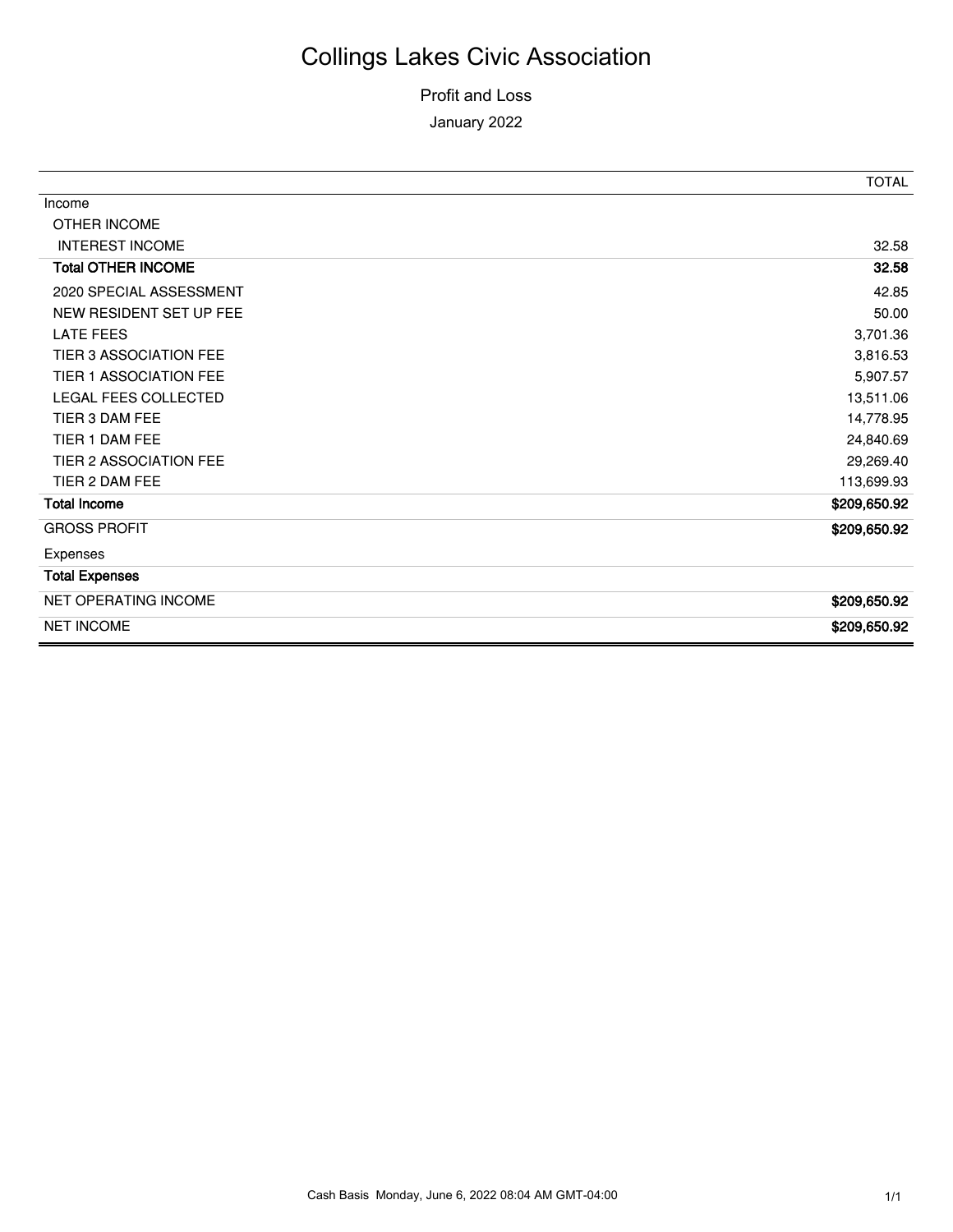#### Profit and Loss February 2022

|                           | <b>TOTAL</b> |
|---------------------------|--------------|
| Income                    |              |
| 2020 SPECIAL ASSESSMENT   | 20.00        |
| OTHER INCOME              |              |
| <b>INTEREST INCOME</b>    | 36.47        |
| <b>Total OTHER INCOME</b> | 36.47        |
| NEW RESIDENT SET UP FEE   | 300.00       |
| TIER 3 ASSOCIATION FEE    | 599.53       |
| <b>LATE FEES</b>          | 1,500.29     |
| TIER 1 ASSOCIATION FEE    | 1,688.17     |
| TIER 3 DAM FEE            | 2,285.70     |
| LEGAL FEES COLLECTED      | 4,917.39     |
| TIER 2 ASSOCIATION FEE    | 5,722.03     |
| TIER 1 DAM FEE            | 7,381.81     |
| TIER 2 DAM FEE            | 22,280.90    |
| <b>Total Income</b>       | \$46,732.29  |
| <b>GROSS PROFIT</b>       | \$46,732.29  |
| Expenses                  |              |
| <b>Total Expenses</b>     |              |
| NET OPERATING INCOME      | \$46,732.29  |
| <b>NET INCOME</b>         | \$46,732.29  |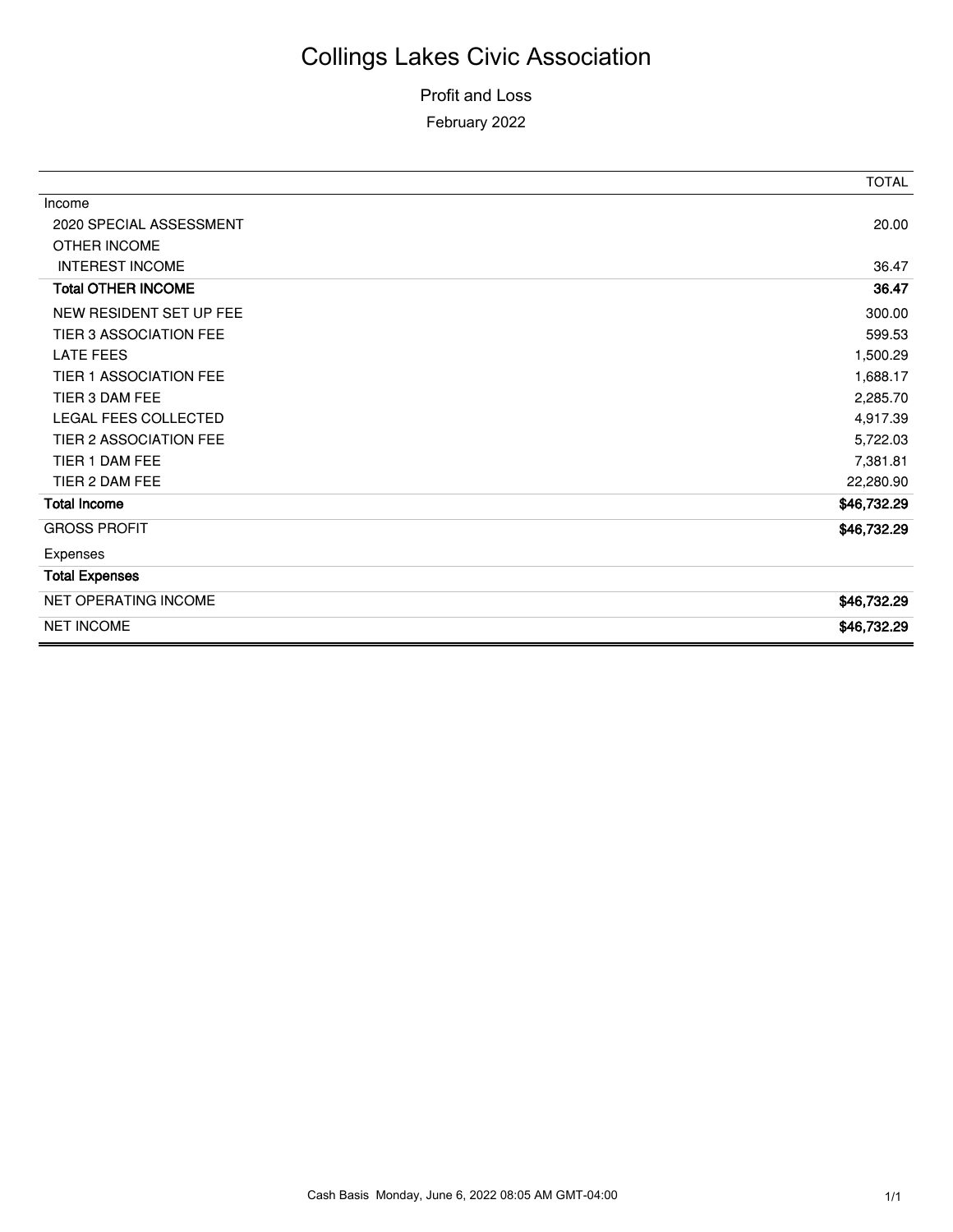#### Profit and Loss March 2022

|                           | <b>TOTAL</b> |
|---------------------------|--------------|
| Income                    |              |
| OTHER INCOME              |              |
| <b>INTEREST INCOME</b>    | 44.29        |
| <b>Total OTHER INCOME</b> | 44.29        |
| 2020 SPECIAL ASSESSMENT   | 59.94        |
| NEW RESIDENT SET UP FEE   | 200.00       |
| TIER 3 ASSOCIATION FEE    | 489.63       |
| TIER 1 ASSOCIATION FEE    | 1,628.83     |
| TIER 3 DAM FEE            | 1,866.71     |
| <b>LATE FEES</b>          | 3,746.14     |
| TIER 2 ASSOCIATION FEE    | 4,750.95     |
| LEGAL FEES COLLECTED      | 4,948.58     |
| TIER 1 DAM FEE            | 6,344.03     |
| TIER 2 DAM FEE            | 19,508.45    |
| <b>Total Income</b>       | \$43,587.55  |
| <b>GROSS PROFIT</b>       | \$43,587.55  |
| Expenses                  |              |
| <b>Total Expenses</b>     |              |
| NET OPERATING INCOME      | \$43,587.55  |
| <b>NET INCOME</b>         | \$43,587.55  |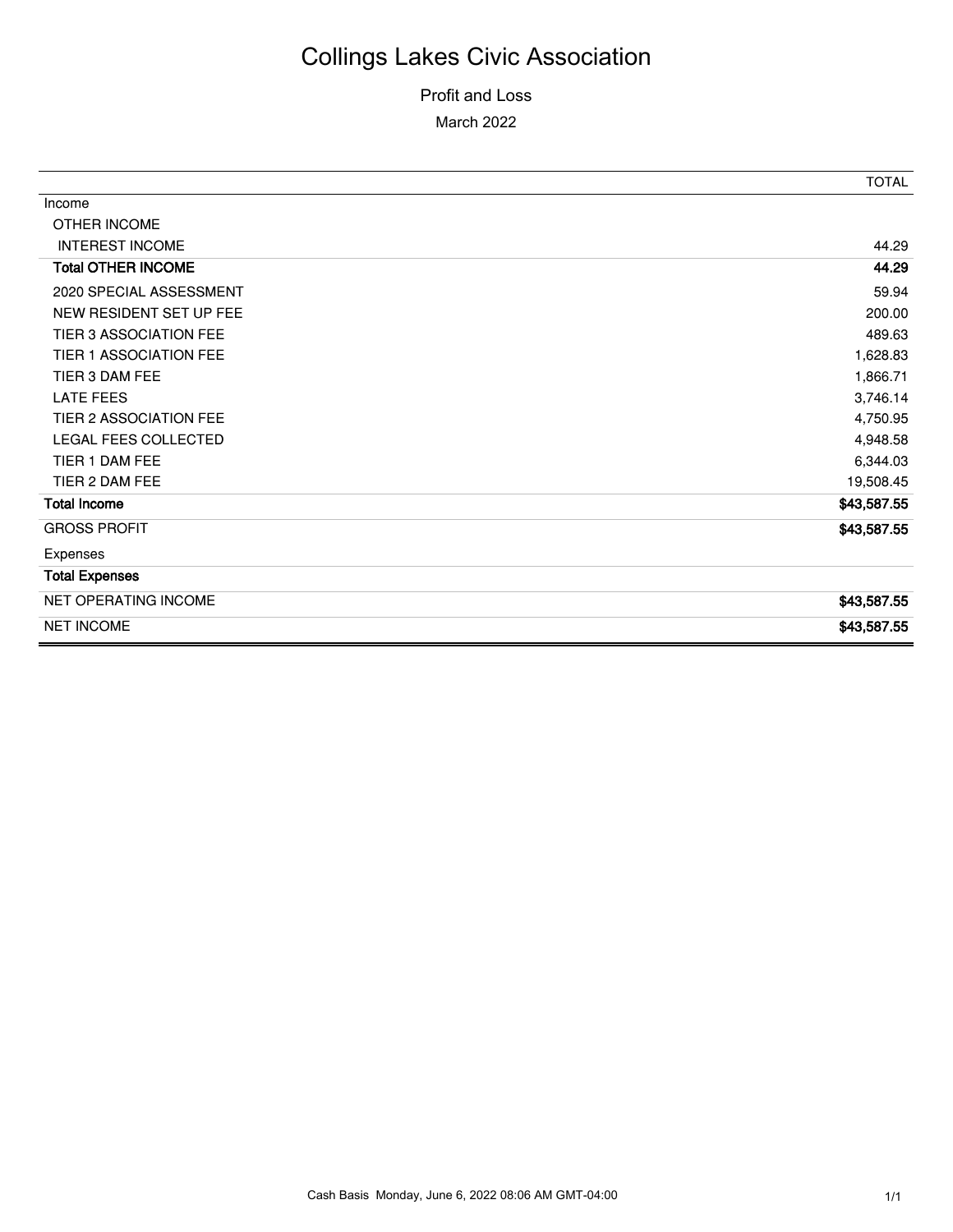### Profit and Loss

April 2022

|                             | <b>TOTAL</b> |
|-----------------------------|--------------|
| Income                      |              |
| 2020 SPECIAL ASSESSMENT     | 60.00        |
| NEW RESIDENT SET UP FEE     | 300.00       |
| TIER 1 ASSOCIATION FEE      | 452.73       |
| OTHER INCOME                |              |
| <b>FUNDRAISING</b>          | 471.00       |
| <b>Total OTHER INCOME</b>   | 471.00       |
| TIER 3 ASSOCIATION FEE      | 557.82       |
| TIER 3 DAM FEE              | 2,101.87     |
| TIER 1 DAM FEE              | 2,205.82     |
| TIER 2 ASSOCIATION FEE      | 3,922.59     |
| <b>LATE FEES</b>            | 4,355.78     |
| <b>LEGAL FEES COLLECTED</b> | 8,775.31     |
| TIER 2 DAM FEE              | 15,413.71    |
| Total Income                | \$38,616.63  |
| <b>GROSS PROFIT</b>         | \$38,616.63  |
| Expenses                    |              |
| <b>Total Expenses</b>       |              |
| NET OPERATING INCOME        | \$38,616.63  |
| <b>NET INCOME</b>           | \$38,616.63  |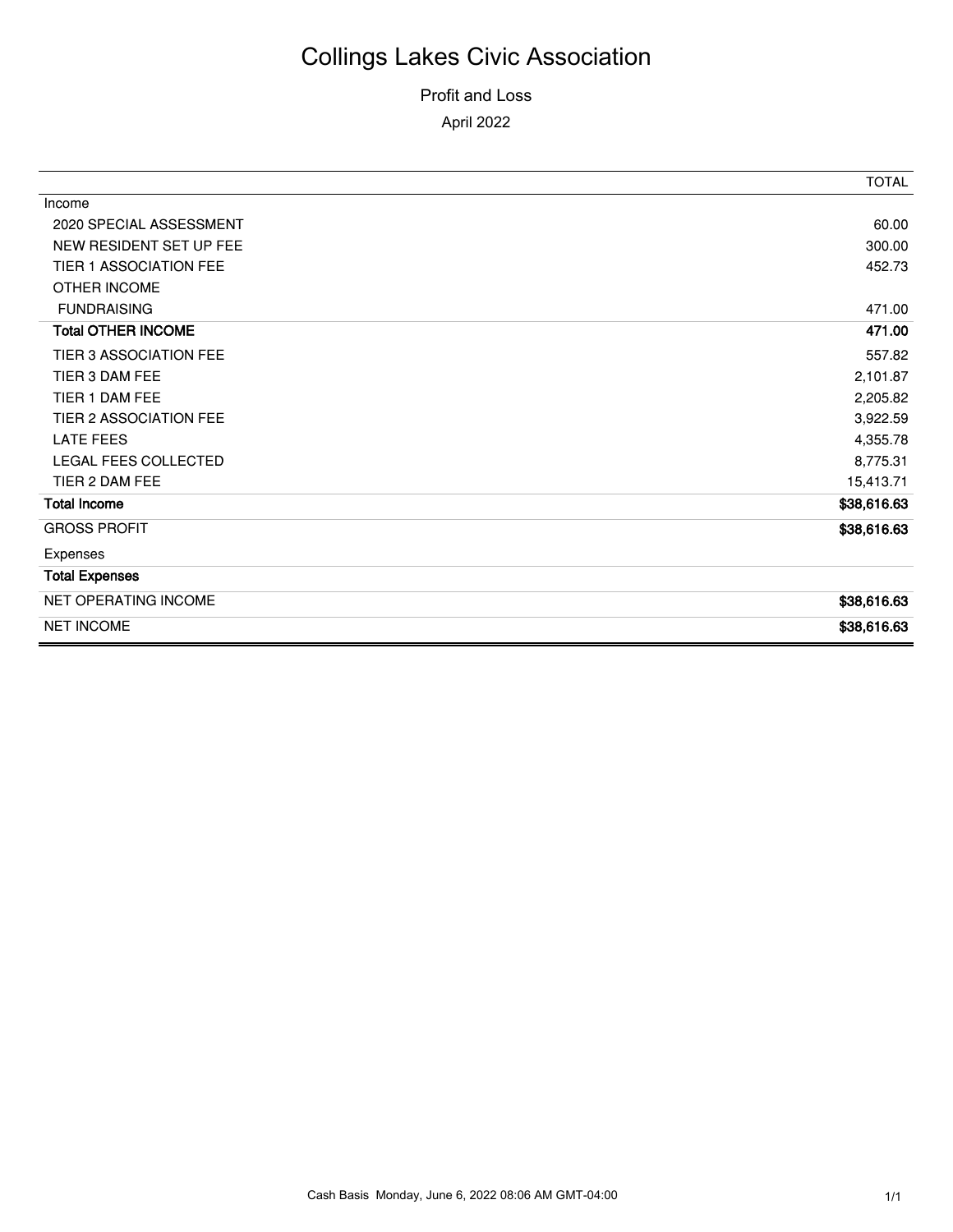#### Transaction List by Vendor

January - April, 2022

| <b>DATE</b>              | MEMO/DESCRIPTION                                  |                    | AMOUNT VENDOR                         |
|--------------------------|---------------------------------------------------|--------------------|---------------------------------------|
| January 2022             |                                                   |                    |                                       |
| 01/09/2022               | DUMPSTER FOR DAM CLEARING                         |                    | -50.00 GIORDANO'S                     |
| 01/09/2022               | permitting and final design Cushman dam           |                    | -3,959.20 PENNONI ASSOCIATES          |
| 01/10/2022               | <b>STAMPS</b>                                     |                    | -34.00 USPS                           |
| 01/11/2022               | <b>RETURNED CHECK FEE</b>                         |                    | -10.00 LIBERTY BELL BANK              |
| 01/12/2022               | <b>RETURNED CHECK FEE</b>                         |                    | -10.00 LIBERTY BELL BANK              |
| 01/13/2022               | <b>RETURNED CHECK FEE</b>                         |                    | -10.00 LIBERTY BELL BANK              |
| 01/24/2022               | <b>MONTHLY FEE</b>                                |                    | -50.00 Quickbooks                     |
| 01/31/2022               | <b>MONTHLY FEE</b>                                | -15.98 Zoom        |                                       |
| 01/31/2022               | <b>ENVELOPES</b>                                  |                    | -37.80 STAPLES                        |
|                          |                                                   |                    |                                       |
| February 2022            |                                                   |                    |                                       |
| 02/02/2022               | <b>RETURNED CHECK FEE</b>                         |                    | -10.00 LIBERTY BELL BANK              |
| 02/03/2022               | RETURN ADDRESS STAMP. + INK                       |                    | -145.00 STAPLES                       |
| 02/09/2022               | ACCOUNTING, 1099 & 1096                           |                    | -100.00 PASSARELLA SMARRA CPA         |
| 02/09/2022               | <b>CUSHMAN ENGINEERING INVOICE</b>                |                    | -722.25 PENNONI ASSOCIATES            |
| 02/09/2022               | <b>RETURNED CHECK FEE</b>                         |                    | -10.00 LIBERTY BELL BANK              |
| 02/17/2022               | <b>RETURNED CHECK FEE</b>                         |                    | -10.00 LIBERTY BELL BANK              |
| 02/18/2022               | <b>STAMPS</b>                                     | -58.00 USPS        |                                       |
| 02/21/2022               | VERIZON MOVE LINES FOR CUSHMAN PROJECT            | -11,000.00 VERIZON |                                       |
| 02/22/2022               | <b>ENVELOPES</b>                                  |                    | -30.91 STAPLES                        |
| 02/22/2022               | <b>MONTHLY FEE</b>                                |                    | -50.00 Quickbooks                     |
| 02/25/2022               | <b>GAMES OF CHANCE PERMIT</b>                     |                    | -66.00 TREASURER, STATE OF NEW JERSEY |
| March 2022               |                                                   |                    |                                       |
| 03/01/2022               | <b>MONTHLY FEE</b>                                | -15.98 Zoom        |                                       |
| 03/02/2022               |                                                   |                    | -8.70 USPS                            |
| 03/10/2022               | Priority Letter Fee for HW<br>PO BOX FEE + STAMPS | -374.00 USPS       |                                       |
| 03/14/2022               | <b>JANUARY INVOICE</b>                            |                    | -12,029.88 HILL WALLACK               |
|                          |                                                   |                    |                                       |
| 03/22/2022<br>03/29/2022 | <b>MONTHLY FEE</b><br><b>MONTHLY FEE</b>          | -15.98 Zoom        | -50.00 Quickbooks                     |
|                          |                                                   |                    |                                       |
| April 2022               |                                                   |                    |                                       |
| 04/02/2022               | <b>DECEMBER INVOICE</b>                           |                    | -13.298.01 HILL WALLACK               |
| 04/02/2022               | <b>FEBRUARY INVOICE</b>                           |                    | -9,903.05 HILL WALLACK                |
| 04/02/2022               | <b>APRIL INVOICE</b>                              |                    | -13,789.25 HILL WALLACK               |
| 04/14/2022               | <b>Welcome Letter Prints</b>                      |                    | -56.00 CANVA                          |
| 04/15/2022               | <b>EASTER FLOWERS FOR FUNDRAISER</b>              |                    | -201.00 Ron's Garden Center           |
| 04/18/2022               | <b>EASTER FLOWERS FOR FUNDRAISER</b>              |                    | -241.85 Mr Green Geans                |
| 04/19/2022               | Annual report                                     |                    | -55.50 NJ Government Self Serve       |
| 04/20/2022               | <b>Office Supplies</b>                            |                    | -28.78 STAPLES                        |
| 04/22/2022               | <b>MONTHLY FEE</b>                                |                    | -50.00 Quickbooks                     |
| 04/29/2022               | <b>MONTHLY FEE</b>                                | -15.98 Zoom        |                                       |
|                          |                                                   |                    |                                       |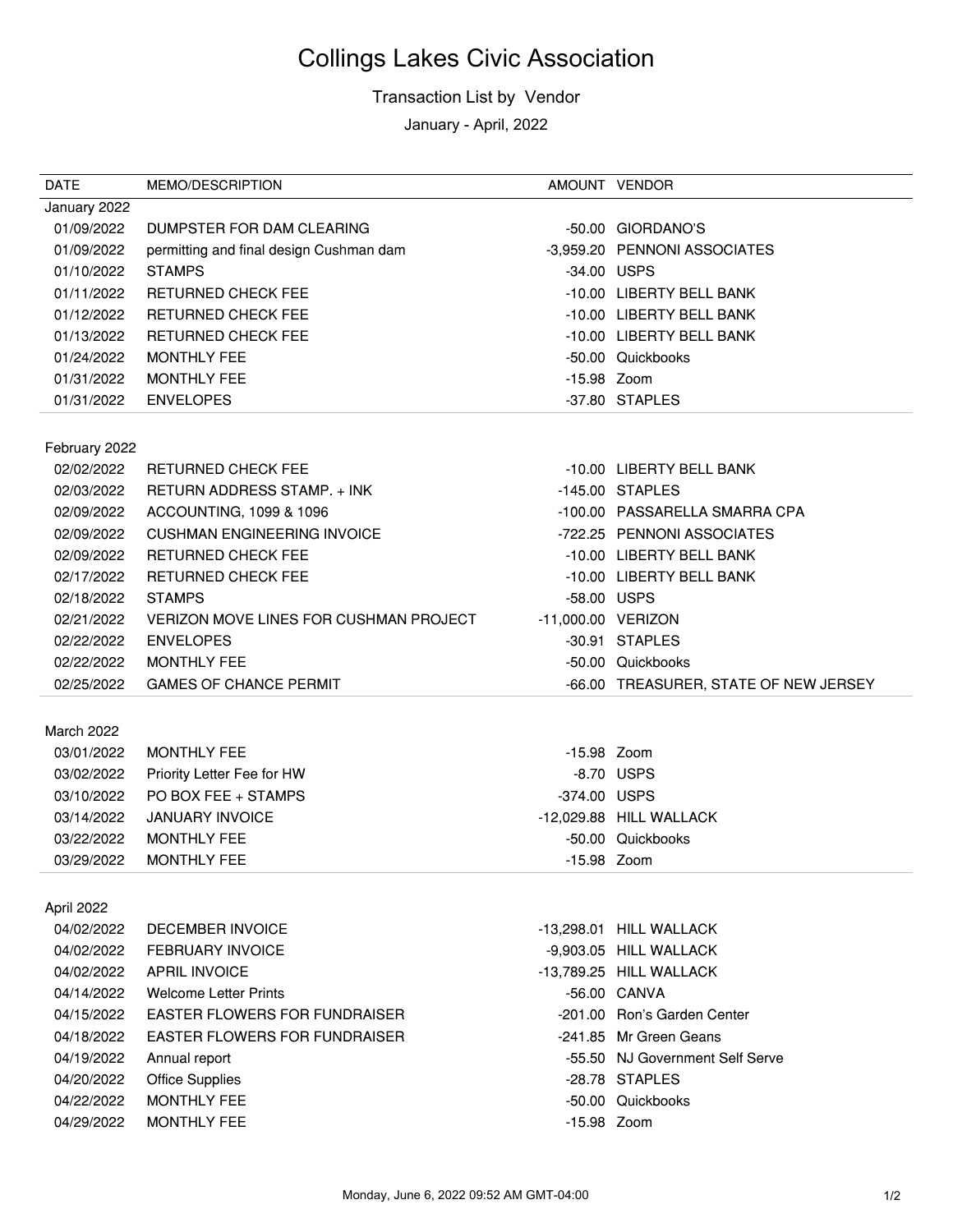| <b>DATF</b> | MEMO/DESCRIPTION |
|-------------|------------------|
|             |                  |

Monday, June 6, 2022 09:52 AM GMT-04:00